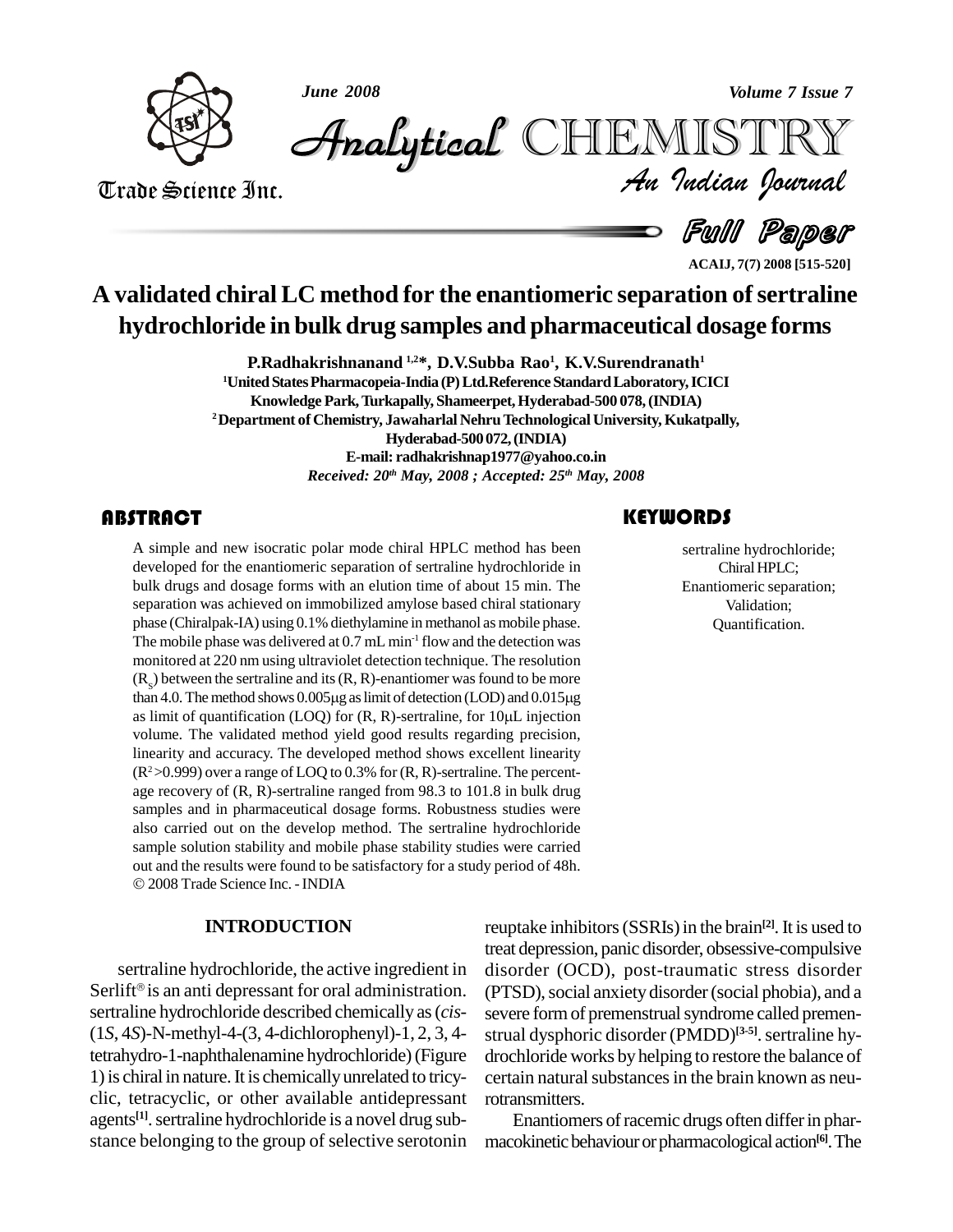

**Sertraline Hydrochloride cis-(1S, 4S)-N-methyl-4-(3, 4-dichlorophenyl)-1, 2, 3, 4-tetrahydro-1-naphthalenamine hydrochloride**



**(R, R) Sertraline Hydrochloride cis-(1R, 4R)-N-methyl-4-(3, 4-dichlorophenyl)-1, 2, 3, 4-tetrahydro-1-naphthalenamine hydrochloride**

**Figure 1: Structures and labels of sertraline hydrochloride,(R, R)sertraline hydrochloride**

development of analytical methods for the quantitative analysis of chiral materials and for the assessment of enantiomeric purity is extremely challenging due to the fact that enantiomers posses virtually identical properties<sup>[7]</sup>. Although many analytical techniques can be employed to achieve this, the most widely used is liquid chromatography (LC) employing a chiral stationary phase (CSP) **[8-10]**.

A few analytical methods has been reported in the literature for analysis of sertraline include determination<br>of sertraline in bulk drug, tablets and capsules using<br>hydroxypropyl- $\beta$ -cyclodextrin as mobile phase addi-Ifterature for analysis of sertraline include determination tries Ltd., Japan) with 5  $\mu$ m particle size in (250 $\times$ 4.6) of sertraline in bulk drug, tablets and capsules using mm dimension tive<sup>[11]</sup>, quantification of sertraline stereoisomers by electrokinetic chromatography **[12]**, analysis of *cis-trans*iso mers and enantiomers of sertraline by cyclodextrinmodified micellar electrokinetic chromatography<sup>[13]</sup> and rapid and sensitive method for the determination of sertraline in human plasma using LC-MS<sup>[14]</sup>. To the best per of our knowledge till date there are no chiral HPLC methods available for enantiomeric separation of volume was 10 µl. Mobile phase was used as diluent. sertraline hydrochloride in bulk drugs and dosage forms by using immobilized chiral stationary phase.

Due to the chiral nature of the drug it is felt neces-*Indian*<br> *I* and enantio<br> *I* enantiomer (<br> *I* ISTRY<br> *IISTRY* sary to develop a simple and enantioselective HPLC  $\quad$  R)-sertrali method for the enantiomeric separation and accurate ally by quantification of undesired enantiomer $((R, R)$ -sertraline) of sertraline hydrochloride. This paper deals with method

Analytical CHEMISTRY

development and validation of enantiomeric separation of sertraline hydrochloride.

#### **EXPERIMENTAL**

#### **Chemicals**

Samples of sertraline hydrochloride and its enantiomer were obtained from Reference Standard Laboratory of United States Pharmacopeia-India (P) Limited, Hyderabad, India. Commercially available 25 mg<br>sertraline hydrochloride tablets (Serlift®) were pursertraline hydrochloride tablets (Serlift<sup>®</sup>) were purchased from Ranbaxy laboratories limited, India. HPLC graden-hexane, isopropyl alcohol, diethylamine, methanol, acetonitrile and ethanol were purchased from Merck, Darmstadt, Germany.

#### **Equipment**

The HPLC system employed in the method development and validation was Agilent 1100 series (Agilent Technologies, Waldbronn, Germany) LC system with a diode array detector (DAD). The output signal was monitored using Chemstation software (Agilent) on Pentium computer (Digital Equipment Co., Hoston, USA.)

The chiral columns used in method development were Chiralcel OD-H (cellulose tris (3,5-dimethylphenyl) carbamate) coated onto silica-gel), ChiralpakAD-H (amylose tris(3,5-dimethylphenylcarbamate) coated onto silica-gel) and Chiralpak-IA (amylose tris(3,5 dimethylphenylcarbamate) immobilized onto silica gel)<sup>[15]</sup>. All are of Daicel make (Daicel Chemical Indusdimethylphenylcarbamate) immobilized onto silica-<br>gel)<sup>[15]</sup>. All are of Daicel make (Daicel Chemical Indus-<br>tries Ltd., Japan) with 5µm particle size in (250×4.6) mmdimension.

#### **Chromatographic conditions**

<sup>[13]</sup> and tains a 0.1% diethylamine in methanol. The flow rate of The chromatographic conditions were optimized using aChiralpak IA column. The mobile phase conthe mobile phase was  $0.7$  mL min<sup>-1</sup>. The column temtains a 0.1% diethylamine in methanol. The flow rate of<br>the mobile phase was 0.7 mL min<sup>-1</sup>. The column tem-<br>perature was maintained at  $25^{\circ}\text{C}$  and the detection was monitored at a wavelength of 220 nm. The injection perature was maintained at 25°C and the detection was<br>monitored at a wavelength of 220 nm. The injection<br>volume was 10 µl. Mobile phase was used as diluent.

#### **Preparation of standard solutions**

Stock solutions of sertraline hydrochloride and (R, **Preparation of standard solutions<br>Stock solutions of sertraline hydrochloride and (R,<br>R)-sertraline (1000µg mL<sup>-1</sup>) were prepared individu**ally by dissolving the appropriate amount of the sub stances in the mobile phase. Working solutions of sertraline hydrochloride and  $(R, R)$ -sertraline were pre-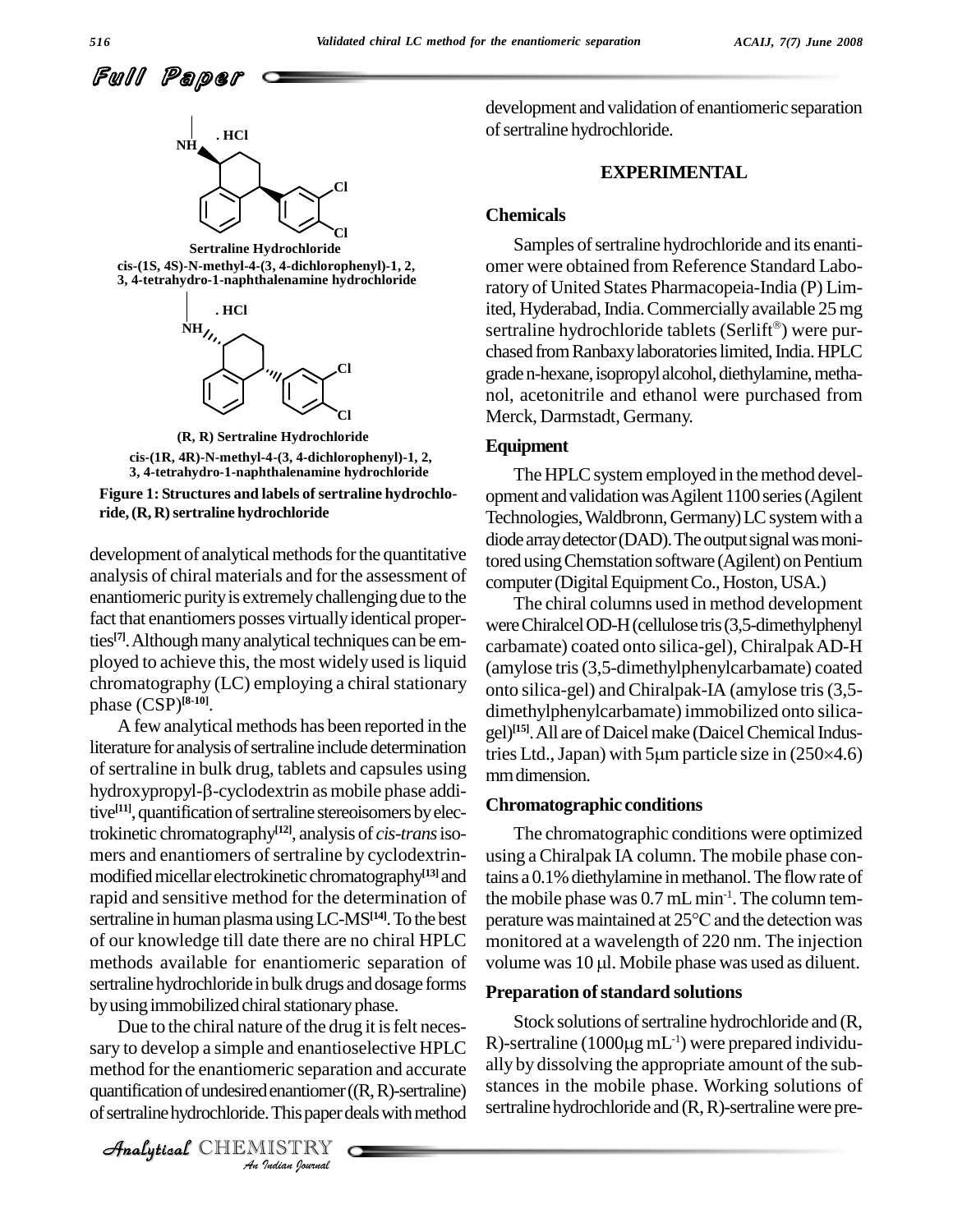#### pared in diluent.

### **Preparation ofsample solution**

Twenty tablets were individually weighed to get the average weight of the tablets and powdered in mortar. A sample of the powdered tablets, equivalent to  $10 \text{ mg}$ of active pharmaceutical ingredient(sertraline hydro chloride) was transferred into 100 mL volumetric flask. About 75 mLof mobile phase was added and kept on rotatory shaker for 10 min to dissolve the material completelyand sonicated for 10min and diluted to 100mL. The content was centrifuged for 10 min at 3,000 rpm. concent The supernatant was collected and filtered using ted ma<br>0.45 $\mu$ nylon 66-membrane filter. The filtrate was used 0.1125 The supernatant was collected and filtered using as stock solution.

# **Method validation**

As per the ICH guidelines the method was vali dated in terms of following parameters<sup>[16,17]</sup>.

### **System suitability test**

System suitability test is an integral part of chro matographic methods and is used to verify that the resolution and reproducibility of the system are adequate forthe analysisto be performed **[18]**.

# **Precision**

The precision of an analytical procedure express the closeness of agreement between a series of mea surements from multiple sampling of the same homogeneoussample under prescribed conditions. The preci sion of the developed method was checked by injectneous sample under prescribed conditions. The preci-<br>sion of the developed method was checked by inject-<br>ing six individual preparations of (100µg mL<sup>-1</sup>) sertraline hydrochloride spiked with  $0.15\%$  of its  $(R, R)$ -enantiomer. The percentage relative standard deviation of area for(R,R)-sertraline was calculated.

The intermediate precision of the method was also evaluated using different lot of column, on a different instrument, bydifferent analyst on the same instrument, in different laboratories and the percentage relative standard deviation for six individual spiked preparations was calculated.

# Limit of detection (LOD) and limit of quantification **(LOQ)**

The LOD and LOQ for  $(R, R)$ -sertraline was estimated at a signal-to-noise ratio of 3:1 and 10:1 respectively, by injecting a series of dilute solutions with known concentration. The precision studywas carried at the LOQ level by injecting six individual preparations of (R,R)-sertraline and calculated the percentage relative standard deviation of area.

# **Linearity**

The linearity of an analytical procedure is its ability (within a given range) to obtain testresults, which are directly proportional to the concentration of the analyte<br>sample. Linearity test solutions were prepared by dilut-<br>ing the (R, R)-sertraline (1000µg mL<sup>-1</sup>) to the required sample. Linearity test solutions were prepared by diluting the  $(R, R)$ -sertraline  $(1000\mu g \, mL^{-1})$  to the required concentrations. The solutions were prepared at seven concentration levels from LOQ to 200% of the permitted maximum level (0.15%). (LOQ, 0.0375, 0.075, 0.1125, 0.15, 0.225 and 0.3%). The peak area versus concentration of  $(R, R)$ -sertraline was subjected to regression analysis to calculate calibration equation and correlation coefficient.

# **Accuracy**

Standard addition and recovery experiments were conducted to determine accuracy of the method for the quantification of  $(R, R)$ -sertraline of sertraline hydrochloride in bulk drug sample and in pharmaceutical dosage forms.

The study was carried out in triplicate at  $0.075\%$ , 0.15% and 0.225% of the target analyte concentration The study was carrie<br>0.15% and 0.225% of th<br>(100µg mL<sup>-1</sup>). The per  $(100\mu g \text{ mL}^{-1})$ . The percentage recovery of  $(R, R)$ sertraline was calculated.

# **Robustness**

above experimental conditions. To determine the robustness of the developed method, experimental conditions were purposely altered and the resolution between sertraline and (R, R) sertraline was checked. The flow rate of the mobile phase was 0.7 mL min <sup>-1</sup>. To study the effect of flow rate on the resolution of enantiomers, it was changed by 0.1 units from 0.7 mL min<sup>-1</sup> (i.e 0.6 mL min<sup>-1</sup> to 0.8<br>mL min<sup>-1)</sup>. The effect of column temperature on resolu-<br>tion was studied at 23 and 27<sup>o</sup>C instead of 25<sup>o</sup>C. In mL min<sup>-1)</sup>. The effect of column temperature on resolution was studied at 23 and 27<sup>o</sup>C instead of 25<sup>o</sup>C. In the all above varied conditions, the components of the mobile phase were held constant as that of initial. The effect of change in %diethyl amine on the resolution was studied by changing from  $-0.05$  to  $+0.05\%$ . The resolution between enantiomers was evaluated in all the

# **Solution stability and mobile phase stability**

*bility<br>chloride and<br>ing spiked<br>IISTRY<br><i>Indian Iournal* The solution stability of sertraline hydrochloride and its(R,R)-enantiomerwas carried out byleaving spiked

**Analytical** CHEMISTRY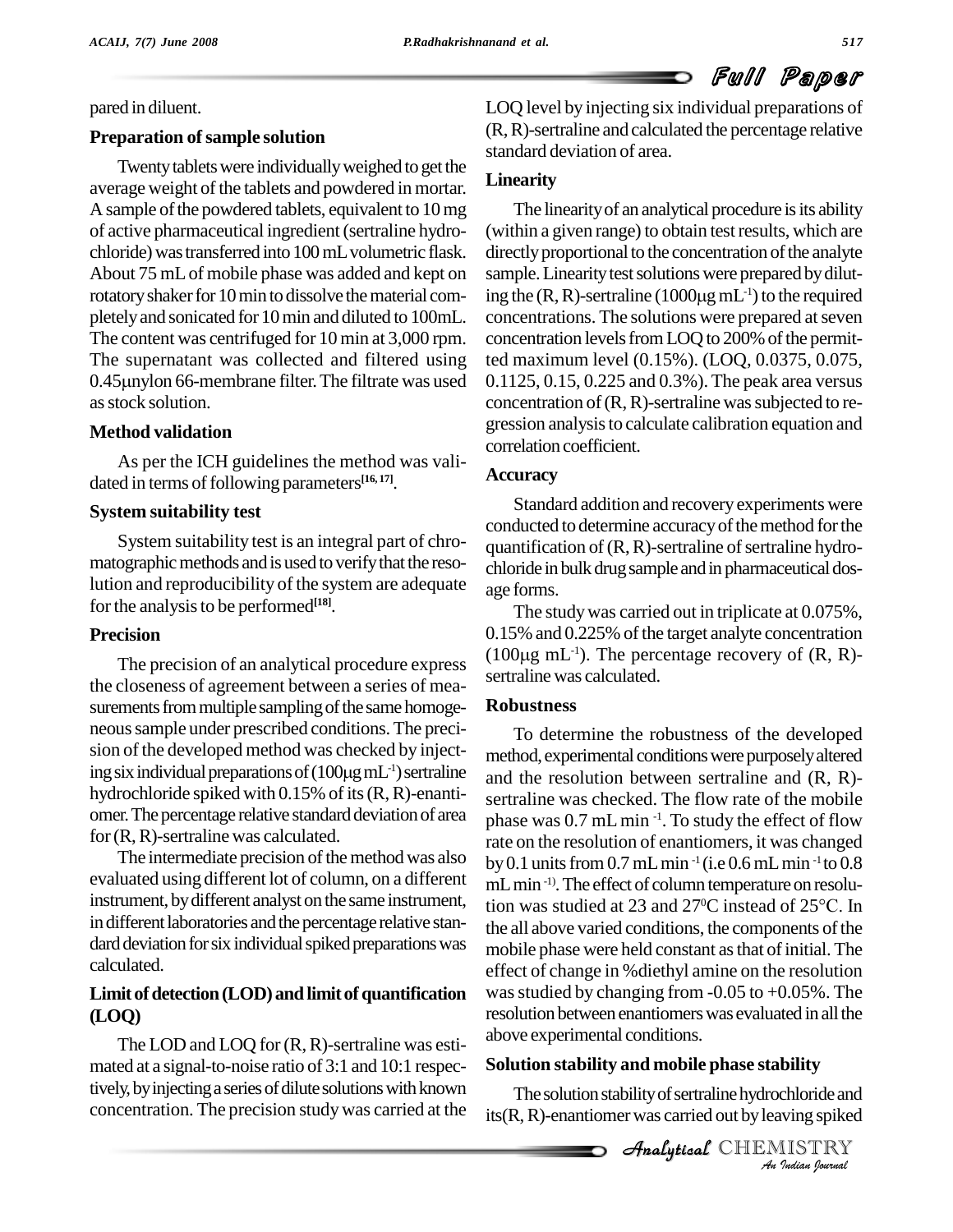sample solution in tightly capped volumetric flask at room temperature for 48h. Content of(R,R)-sertraline was determined for every 6h interval and compared with freshly prepared solution at each time point.

Mobile phase stability was also carried out for 48 h by injecting the freshly prepared sample solutions for every 6h interval. Content of (R, R)-sertraline was checked in the test solutions. Mobile phase prepared was kept constant during the study period.

#### **Method development and optimization**

different solvents like 100% acetonitrile, ethanol and The *India*<br>*I* is not satisfa<br>**Indication of I**<br>*I* ISTRY<br>*Indian Sournal* The aim of this work is to separate the enantiomers of sertraline hydrochloride and accurate quantification ing $\sim$ 1.3). Introduction of 0.1% DEA to the above mobile of (R, R)-enantiomer of sertraline. The mixture of phase increased the resolution ( $R_s \sim 4.0$ ) and reduced sertraline hydrochloride and its (R, R)-enantiomer were the peak tailing (USP tailing  $\sim 1.0$ ). The S/N ratio was sertraline hydrochloride and its  $(R, R)$ -enantiomer were used during the method development. To develop a rugged and suitable LC method for the enantiomeric separation of sertraline hydrochloride different mobile phases and stationary phases were employed. In the method development various chiral columns namely Chiralcel-ODH, Chiralpak-ADH andChiralpak-IA were employed.Various experiments were conducted to select the best stationary and mobile phases that would give optimum resolution and selectivity for the enantiomers. The preliminary trials were carried on poly saccharide type chiral columns namelyChiralcel OD- H andChiralpakAD-H of Daicel make. Poorseparation was observed on Chiralcel OD-H and Chiralpak AD-H while using the n-hexane: ethanol  $(75:25, v/v)$  as mobile phase. Marginal separation was found on the Chiralpak-ADHwhile using n-hexane: isopropyl alco hol (75:25, v/v) as mobile phase. Due to the presence of basicmoietyin sertraline hydrochloride 0.1% of di ethyl amine (DEA) is introduced to the above mobile phase and found not much improvement in selectivity. Due to limited solvent compatibility in coated type polysaccharide columnswe gave up the further optimi zation on Chiralpak AD-H column. Then we tried with immobilized type chiral stationary phase (CSP) Chiralpak-IA by using polarsolvent as mobile phase. Different experiments have been conducted by using methanol. The separation is not satisfactory with 100% acetonitrile. There is an indication of better separation was observed with 100% ethanol  $(R_{\gamma}$  - 2.7) but peak

**TABLE 1: System suitability test results**

| <b>Name</b>                 | <b>Retention</b><br>$time(t_r)$ in<br>min | <b>Resolution</b><br>(R <sub>s</sub> ) | No. of<br>theoretical<br>plates (N) | Tailing<br>factor(T) |
|-----------------------------|-------------------------------------------|----------------------------------------|-------------------------------------|----------------------|
| Sertraline<br>hydrochloride | 6.0                                       |                                        | 15998                               | 1.0                  |
| (R, R)<br>Sertraline        | 7.0                                       | 41                                     | 9621                                | 1.0                  |

**RESULTS AND DISCUSSION** trolled the peak tailing (USP tailing  $\sim 1.5$ ) but the S/N tailing was more (USP tailing  $\sim$ 1.9). Introduction of 0.1% DEA to the above mobile phase increased the tailing was more (USP tailing ~1.9). Introduction of<br>0.1% DEA to the above mobile phase increased the<br>resolution between the enantiomers ( $R_s$ ~3.1) and con-0.1% DEA to the above mobile phase increased the resolution between the enantiomers ( $R_s \sim 3.1$ ) and controlled the peak tailing (USP tailing  $\sim 1.5$ ) but the S/N ratio was not satisfactory and back pressure also high. Better separation was achieved with 100% methanol  $(R_s$ ~3.1) and peak tailing was marginally low (USP tail-Better separation was achieved with 100% methanol<br>( $R_s$ ~3.1) and peak tailing was marginally low (USP tailing ~1.3). Introduction of 0.1% DEA to the above mobile  $(R_s \sim 3.1)$  and peak tailing was marginally low (USP tailing  $\sim$ 1.3). Introduction of 0.1% DEA to the above mobile phase increased the resolution ( $R_s \sim$ 4.0) and reduced ing ~1.3). Introduction of 0.1% DEA to the above mobile<br>phase increased the resolution (R<sub>s</sub> ~4.0) and reduced<br>the peak tailing (USP tailing ~1.0). The S/N ratio was satisfactory and back pressure was comparatively low. Finally the best separation was noticed with the mobile phase consisting of 0.1% DEA in methanol. The typical retention times of sertraline hydrochloride and its (R, R)-enantiomerwere about 6.0 and 7.0min respectively (Figure 2). The system suitability results are given in TABLE 1. Due to the better chromatographic results obtained on theChiralpak-IAcolumn and due to better column life, the method validation was carried out on thiscolumn.

> The chiral stationary phase (CSP) present in Chiralpak-IA column is amylose tris (3,5-dimethyl phenylcarbamate) immobilized onto silica gel. The separation of enantiomers onChiralpak-IA column could be due to the interaction between the solute enantiomers and polar carbamate group (-HN-C=O) on the CSP. The carbamate group on CSP can interact with solute enantiomers through hydrogen bonding using  $C=O$  and NH group which are present inCSP and sertraline hy drochloride.

#### **Method validation**

#### **1. Precision**

The %RSD for the area of  $(R, R)$ -sertraline under precision studywasfound to be within 3.0 % confirming the good precision of the method.

The %RSD for (R, R)-sertraline in intermediate precision studywas within 3.5% confirming the rug gedness of the method.

#### **2.Limit of detection and limit of quantification**

CHEMISTRY COMMENT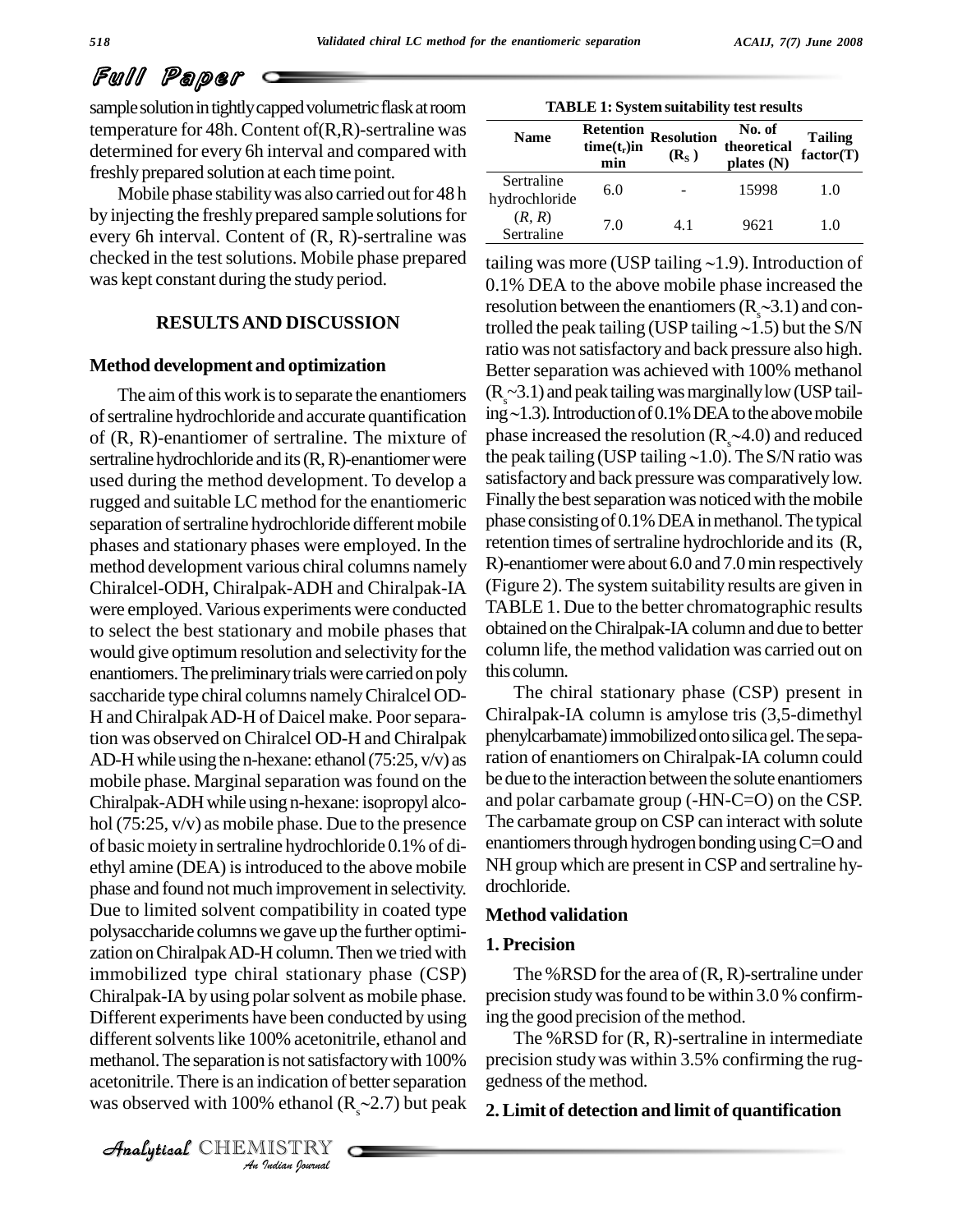



The limit of detection for (R, R)-sertraline was The limit of detection for  $(R, R)$ -sertraline was<br>0.005µg of analyte concentration, (i.e.100µg mL<sup>-1</sup>) re-The limit of detection for  $(R, R)$ -sertraline was<br>0.005µg of analyte concentration, (i.e.100µg mL<sup>-1</sup>) re-<br>spectively for 10µL injection volume. The limit of quan-0.005µg of analyte concentration, (i.e.100µg mL<sup>-1</sup>) respectively for 10µL injection volume. The limit of quantification for (R, R)-sertraline was  $0.015 \mu$ g of analyte spectively for 10 $\mu$ L injection volume. The limit of quantification for (R, R)-sertraline was 0.015 $\mu$ g of analyte concentration, (i.e. 100 $\mu$ g mL<sup>-1</sup>) respectively for 10 $\mu$ L blume. The limit of quan-<br>was  $0.015\mu$ g of analyte<br> $^{-1}$ ) respectively for  $10\mu L$ injection volume. The precision at LOQ concentration for (R, R)-sertraline was below 2.0 %.

# **3.Linearity**

Linear calibration plot for (R, R)-sertraline was obtained over the calibration ranges tested, *i.e.* LOQ to 0.3 %. The correlation coefficient obtained was greater than 0.999. Slope and Y-Intercept values are 0.003 and 0.2476 respectively. Linearitywas checked for  $(R, R)$ -sertraline over the same concentration ranges for three consecutive days. The percentage relative standard deviation of the slope and Y-intercept of the calibration curves for  $(R, R)$ -sertraline were 3.5 and 6, respectively. The results show that an excellent correlation existed between the peak area and concentration for (R, R)-sertraline.

# **4.Accuracy**

The bulk sample and pharmaceutical dosage forms of sertraline hydrochloride shows the presence of  $(R,$ R)-sertraline in the level of 0.004 % and 0.002%. The percentage recovery of (R, R)-sertraline in bulk drug samples ranged from 98.3 to 101.4 (TABLE 2) and in pharmaceutical dosage forms ranged from 98.5 to 101.8 % (TABLE 3).

# **Robustness**

In all the deliberate varied chromatographic conditions carried out (flow rate, column temperature and mobile phase composition (%DEA)), the resolution between the sertraline and  $(R, R)$ -sertraline was greater than 3.8, illustrating the robustness of the method  $(TABLE4)$ .

# **Solution stability and mobile phase stability**

No significant changes were observed in the content of  $(R, R)$ -sertraline of sertraline hydrochloride during solution stability and mobile phase stability experiments TABLE 2: Recovery results of  $(R, R)$ -sertraline in drug<br>substance<br>Added  $(\mu g)(n=3)$  Recovered  $(\mu g)$  % Recovery %R.S.D **substance**

| 0.074 | 98.3                        | 0.7                                                                                                       |
|-------|-----------------------------|-----------------------------------------------------------------------------------------------------------|
| 0.15  | 100.1                       | 0.4                                                                                                       |
| 0.228 | 101.4                       | 0.8                                                                                                       |
|       |                             |                                                                                                           |
|       |                             |                                                                                                           |
|       | n, Number of determinations | Added ( $\mu$ g)(n=3) Recovered ( $\mu$ g) % Recovery %R.S.D<br>Analytical CHEMISTRY<br>An Indian Iournal |